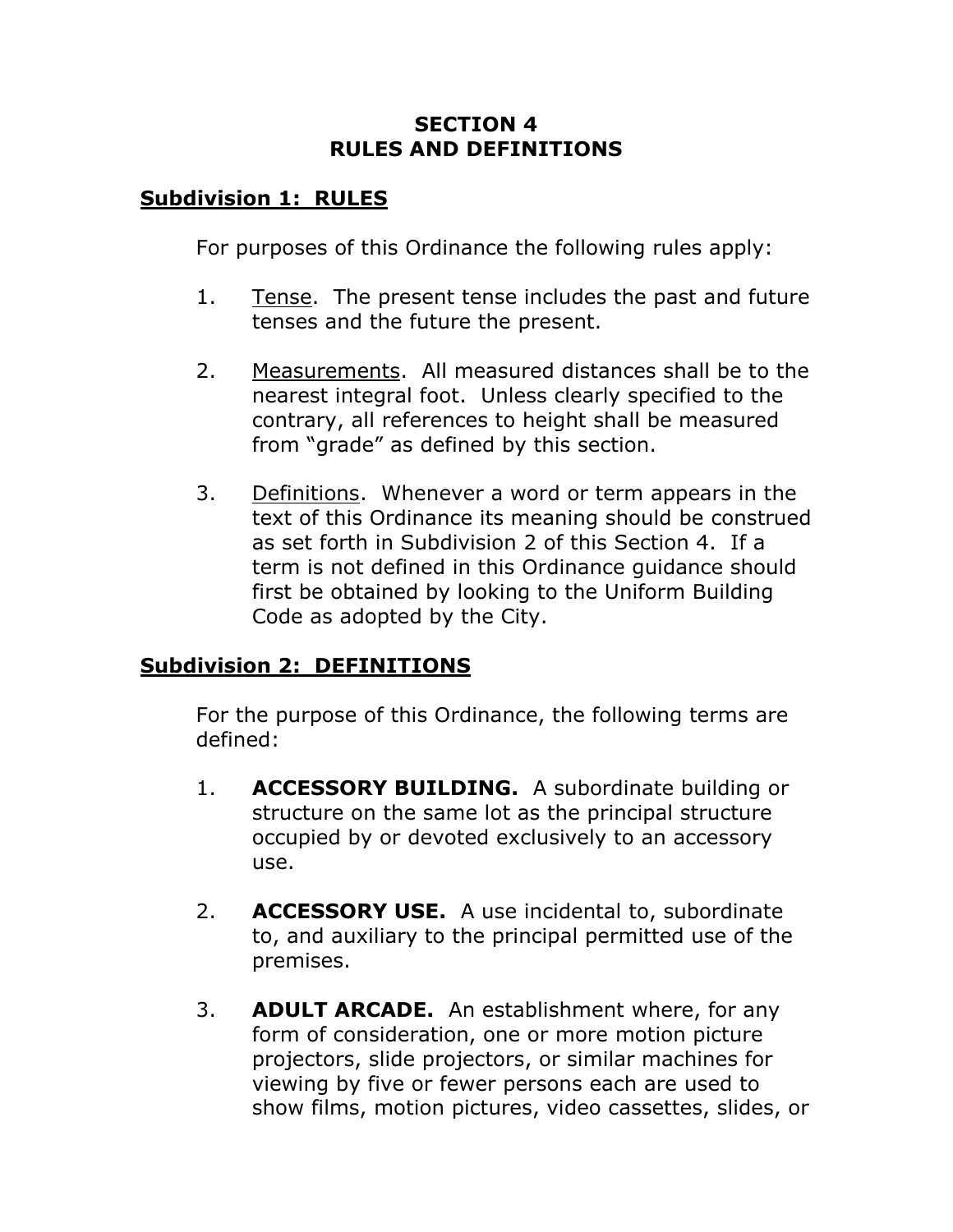other photographic reproductions that are characterized by an emphasis upon the depiction or description of specified sexual activities or specified anatomical areas.

- 4. **ADULT BOOKSTORE.** An establishment that has as a substantial portion of its stock-in-trade and offers for sale, for any form of consideration, any one or more of the following: 1) books, magazines, periodicals, or other printed matter, or photographs, films, motion pictures, video cassettes, slides, or other visual representations that are characterized by an emphasis on the depiction or description of specified sexual activities or specified anatomical areas; or 2) instruments, devices or paraphernalia that are designed for use in connection with specified sexual activities.
- 5. **ADULT CABARET.** A nightclub, bar, restaurant, or similar establishment that regularly features live performances that are characterized by the exposure of specified anatomical areas or by specified sexual activities, or film, motion pictures, video cassettes, slides, or other photographic reproductions in which a substantial portion of the total presentation time is devoted to the showing of material that is characterized by an emphasis upon the depiction or description of specified sexual activities or specified anatomical areas.
- 6. **ADULT MOTION PICTURE THEATER.** An establishment where, for any form of consideration, films, motion pictures, video cassettes, slides, or similar photographic reproductions are shown, and in which a substantial portion of the total presentation time is devoted to the showing of material characterized by an emphasis on the depiction or description of specified sexual activities or specified anatomical areas.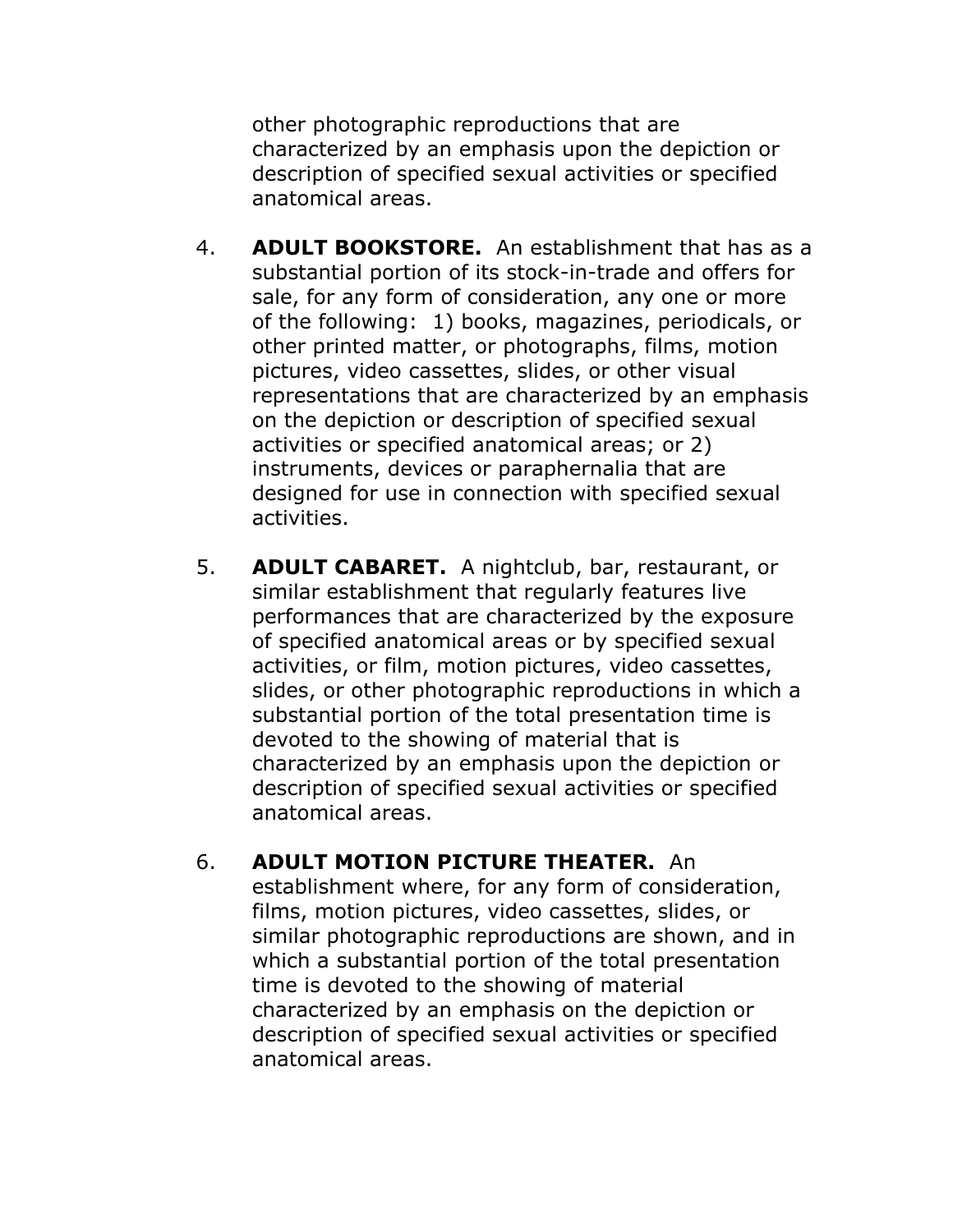- 7. **ADULT THEATER.** A theater, concert hall, auditorium, or similar establishment characterized by (activities featuring) the exposure of specified anatomical areas or by specified sexual activities.
- 8. **ADULT USE ESTABLISHMENTS.** Adult use establishments include, but are not limited to: adult arcade, adult bookstore, adult cabaret, adult motion picture theater, adult theater, or sexual encounter establishment.
- 9. **ALLEY.** Any dedicated public way providing a secondary means of ingress and/or egress to land.
- 10. **ANTENNA.** Any structure or device used to collect or transmit electrical magnetic waves, including but not limited to directional antennas such as panels, microwave and satellite dishes, and omni-directional antennas such as whip antennas.
- 11. **AUTOMOBILE RECYCLING YARD.** A place maintained for keeping, storing or piling in commercial quantities, whether temporarily, irregularly, or continually; buying or selling at retail or wholesale any old, used or second-hand material of any kind, including used motor vehicles, machinery, and/or parts thereof, cloth, rugs, clothing, paper, rubbish, bottles, rubber, iron or other metals, or articles which from its worn condition render it practically useless for the purpose for which it was made and which is commonly classed as junk. This shall include a lot or yard for the keeping of unlicensed motor vehicles or the remains thereof for the purpose of dismantling, sale of parts, sale as scrap, storage or abandonment. This shall not prohibit the keeping of one (1) unlicensed motor vehicle within a garage or other structure in residential districts.
- 12. **AWNING.** A roof like shelter or cover, generally made of fabric or other material designed for protection from the weather or as a decorative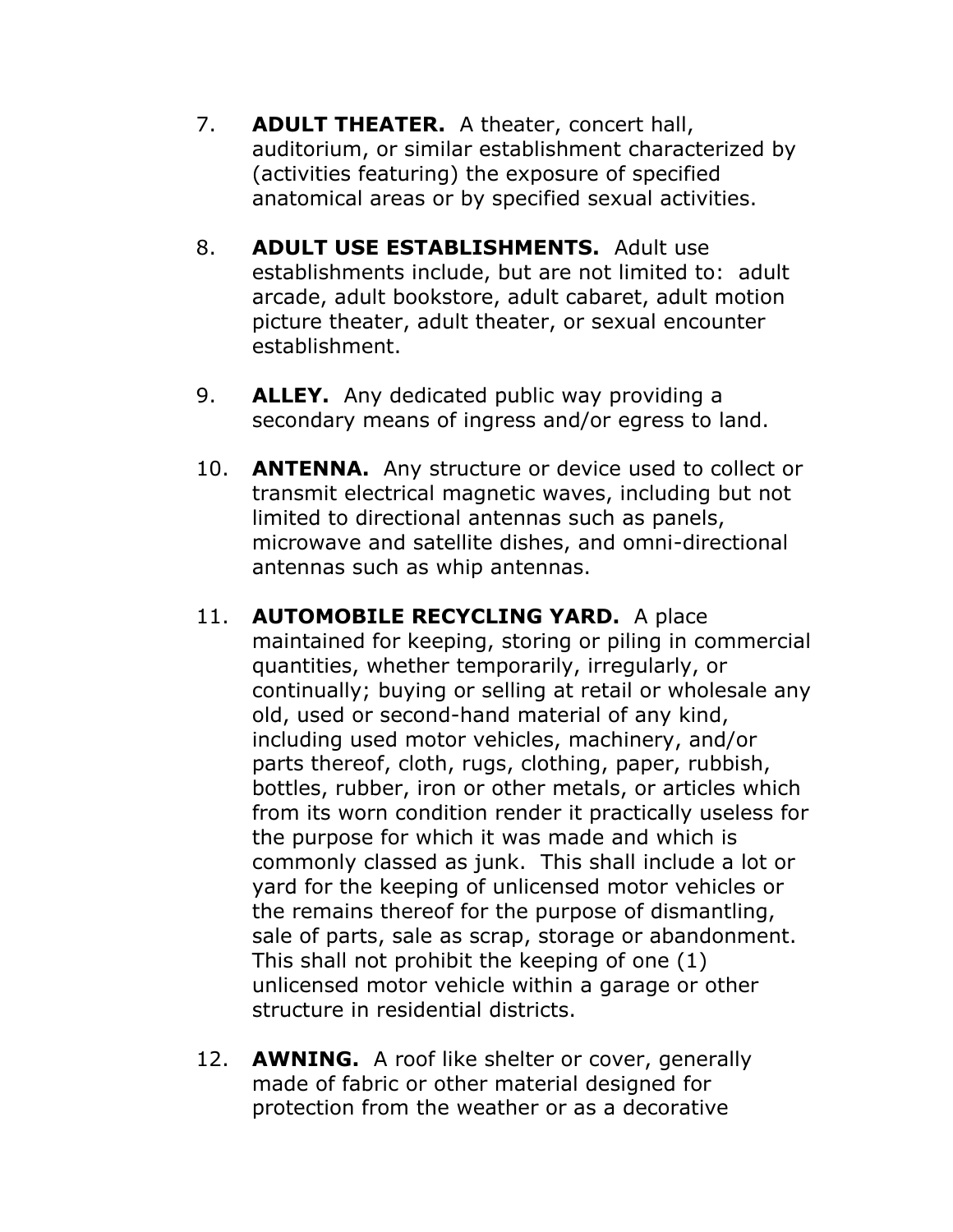embellishment, projecting from a structure's wall or roof over a window, door, deck, walk or the like.

- 13. **BASEMENT.** That portion of a floor of a building which is wholly or partially, up to fifty (50) percent, underground or below grade.
- 14. **BED & BREAKFAST.** A private residence, several rooms of which are set aside for overnight guests whose paid accommodations include breakfast.
- 15. **BILLBOARD.** A freestanding sign which directs attention to a business, commodity, service or entertainment not exclusively related to the premises where such a sign is located or to which it is affixed.
- 16. **BOARDING OR ROOMING HOUSE.** A boarding or rooming house shall be construed to mean any dwelling occupied in any such manner that certain rooms in excess of those used by members of the immediate family and occupied as a home or family unit, are leased or rented to persons outside of the family, without any attempt to provide therein cooking or kitchen accommodations, providing that accommodations are not provided for more than ten (10) persons.
- 17. **BOUNDARY LINE.** Any line indicating the bounds or limits of any tract or parcel of land, or also a line separating the various zoning use districts as shown on the Official Zoning Map.
- 18. **BUILDABLE AREA.** That part of the lot remaining after required yards have been provided.
- 19. **BUILDING.** Any structure, either temporary or permanent, having a roof, and used or built for the sheltering or enclosure of any person, animal, or chattel or property of any kind, when any portion thereof is completely separated from every other part thereof by division walls from the ground up and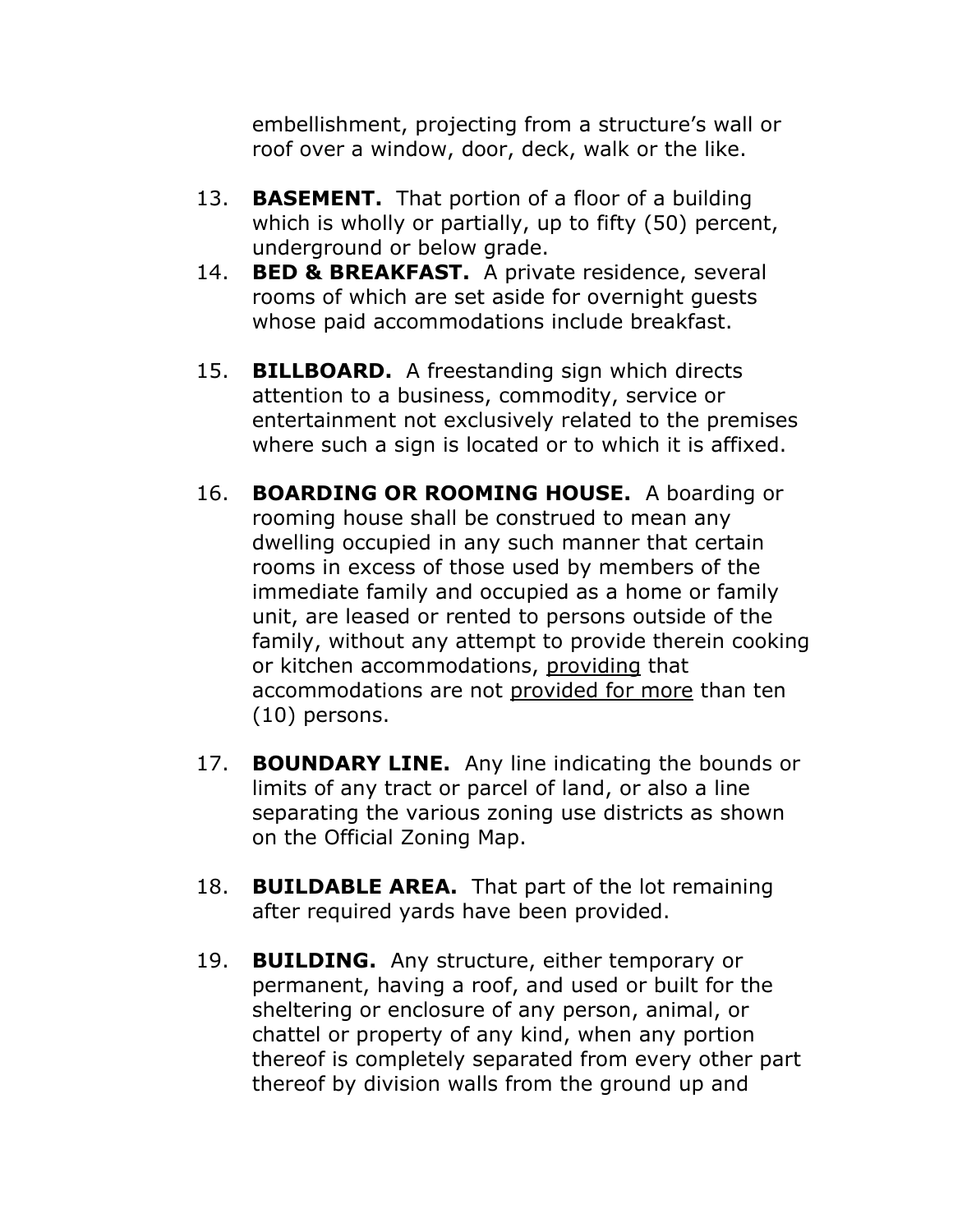without openings, each portion of such building shall be deemed as a separate building.

- 20. **BUILDING, PRINCIPAL.** A building or structure in which is conducted the main or principal use of the lot on which said building or structure is situated.
- 21. **BUILDING HEIGHT.** The vertical distance measured from the average ground level adjoining the building to the highest point of the roof surface if a flat roof, to the deck line of mansard roofs, and to the mean height level between eaves and ridge of gable, hip and gambrel roofs.
- 22. **BUILDING LINE.** A line measured across the width of the lot at the point where the main structure is placed in accordance with the setback requirements of this Ordinance.
- 23. **CANOPY.** A permanent roof structure attached to and supported by the building and projecting over public property but does not include a projecting roof.
- 24. **CARPORT.** A structure open on at least 2 sides or ends, permanently attached to a permanent dwelling, garage or accessory building having a hard roof, made of materials comparable to the dwelling, supported by columns.
- 25. **CLEAR-CUTTING.** The removal of all or substantially all of a stand of trees.
- 26. **CLINIC.** A public or proprietary institution providing diagnostic, therapeutic or preventive treatment of ambulatory patients by one or more doctors.
- 27. **COMMERCIAL WIRELESS TELECOMMUNICATIONS SERVICES.** Licensed commercial wireless telecommunications services including cellular, personal communication services (PCS), specialized mobilized radio (SMR), enhanced specialized mobilized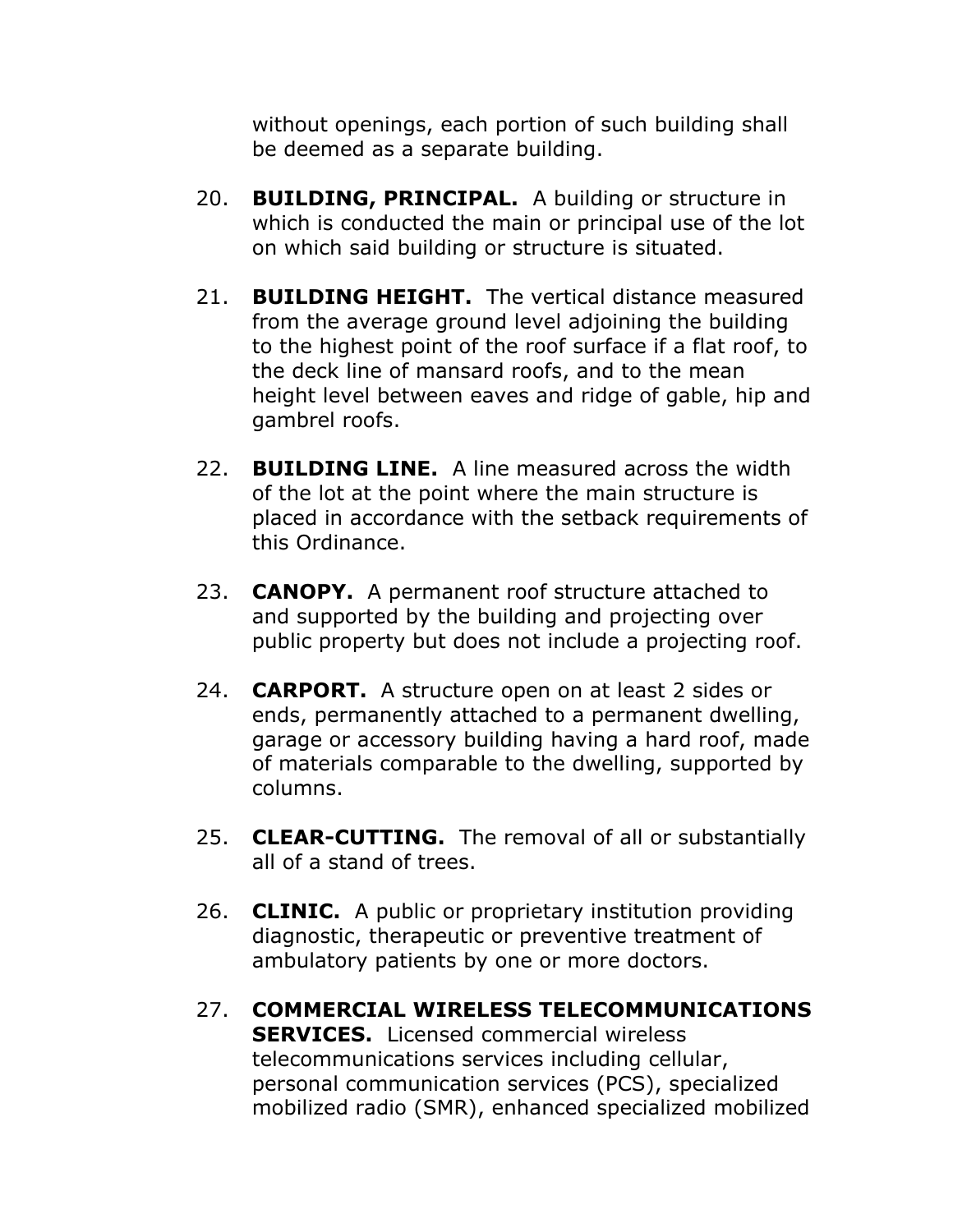radio (ESMR), paging, and similar services that are marketed to the general public.

28. **COMMUNITY SOLAR FARM.** A solar array composed of multiple solar panels on ground-mounted rack or poles which is not directly connected to or designed to serve the energy needs of the primary use but rather for the primary purpose of wholesale sales of generated electricity or a financial proxy for retail power. Community solar farms are a prohibited use in all zoning districts.

## 29. **COMPREHENSIVE MUNICIPAL PLAN.** A

compilation of the City's policy statements, goals, standards, and maps for guiding the physical, social and economic development, both private and public, of the municipality and its environs, including air space and subsurface areas necessary for mined underground space development pursuant to Minnesota Statutes Sections 469.135 to 469.141, and may include, but is not limited to, the following: statements of policies, goals, standards, a land use plan, including proposed densities for development, a community facilities plan, a transportation plan, and recommendations for plan execution. The comprehensive plan represents recommendations for the future development of the community.

30. **CONDITIONAL USE.** A use, which, because of unique characteristics, cannot be classified as a permitted use in any particular district. After due consideration, in each case, of the impact of such use upon neighboring land and of the public desirability for the particular use at the particular location a "Conditional Use Permit" allowing the use may be granted.

See Section 22 for details on the procedure and requirements for granting a Conditional Use Permit.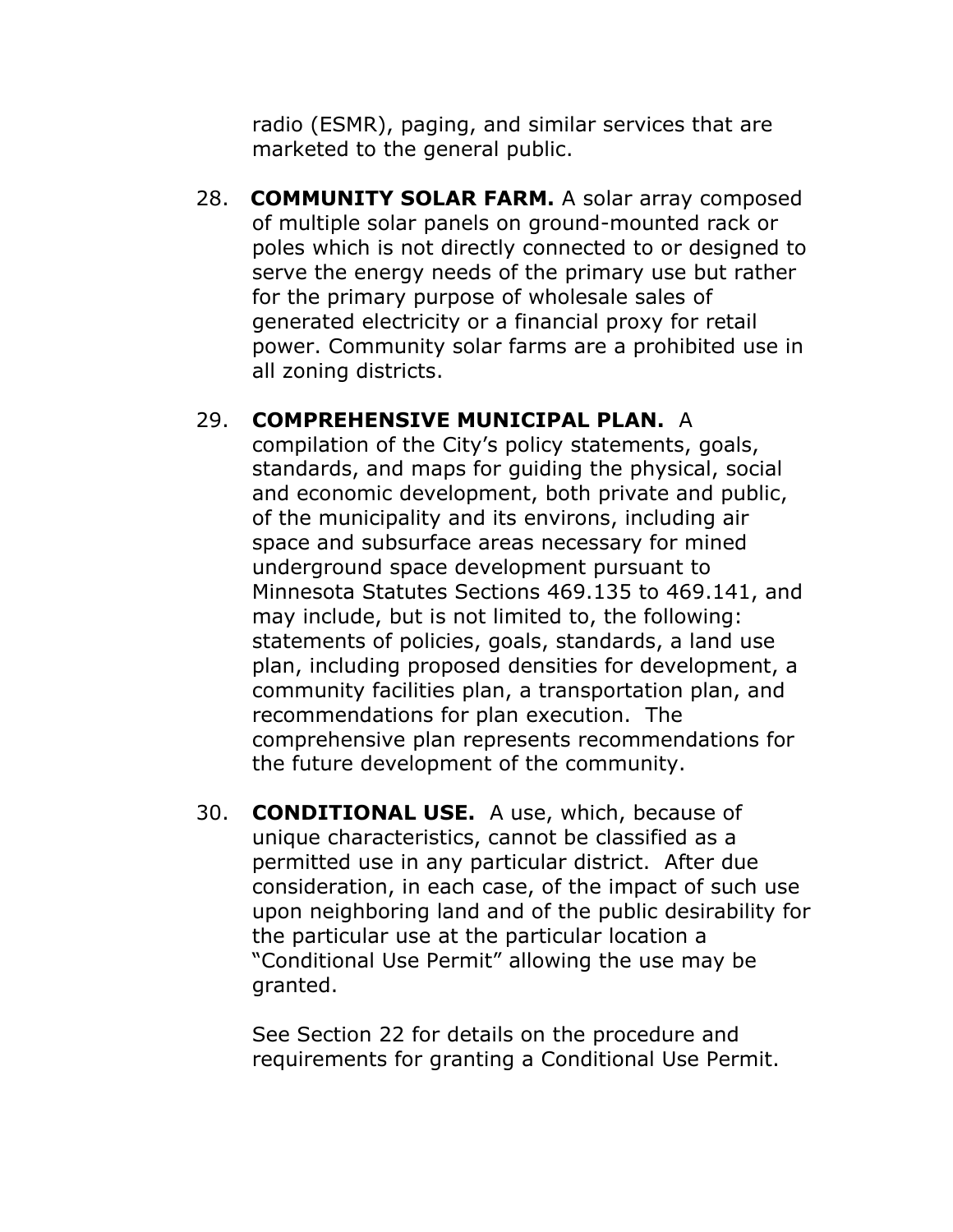- 31. **CONVENIENCE STORE.** A retail business with primary emphasis placed on providing the public a convenient location to quickly purchase from a wide variety of consumable products (predominantly food or food and gasoline) and services.
- 32. **DAY CARE**. The regular providing of care or supervision for pecuniary gain or otherwise to one or more children for periods of less than twenty-four (24) hours per day.
- 33. **DIRECTIONAL SIGN.** A sign erected on public or private property, which bears the address and/or name of a business, institution, church or other use or activity plus directional arrows or information on location.
- 34. **DWELLING.** A building or portion thereof designed or used exclusively for residential occupancy, but not including hotels, motels, and garage space.
- 35. **DWELLING, MULTIPLE FAMILY.** A building designed with three (3) or more units for occupancy by three (3) or more families living independently of each other.
- 36. **DWELLING, SINGLE FAMILY.** A dwelling occupied by only one (1) family, and so designed and arranged as to provide cooking and kitchen accommodations and sanitary facilities for one (1) family only.
- 37. **DWELLING, TWO FAMILY.** A dwelling so designed and arranged to provide cooking and kitchen accommodations and sanitary facilities for occupancy by two (2) families.
- 38. **DWELLING UNIT.** A dwelling containing living quarters including sleeping, eating, cooking and sanitation for a single family.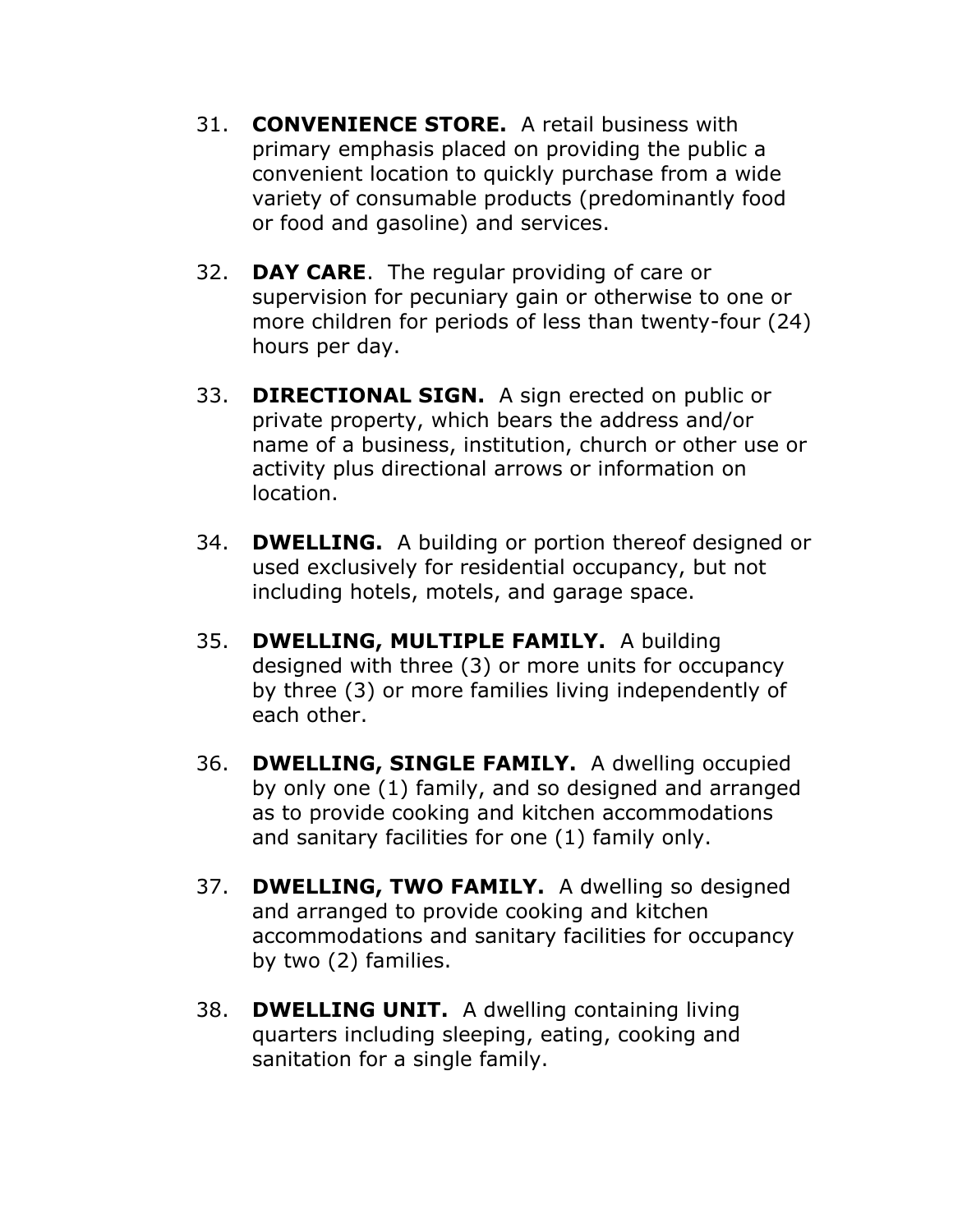- 39. **ESSENTIAL SERVICES.** The phrase "essential services" means the erection, construction, alteration or maintenance by public utilities or municipal departments of commissions, of underground or overhead gas, electrical, communication, steam or water transmissions or distribution systems, including poles, wires mains, drains, sewers, pipes, conduits, cables, fire alarm boxes, police call boxes, traffic signals, hydrants, towers, and other similar equipment and accessories in connection therewith (but not including buildings) reasonably necessary for the furnishing of adequate service by such public utilities or municipal departments or commissions for the public health, safety or general welfare.
- 40. **FAMILY.** A family is: (i) any number of persons living together in a room or rooms comprising a single dwelling unit and related by blood, marriage, adoption or any unrelated persons who reside therein as though a member of the family; or (ii) any group of five (5) or fewer persons not so related but inhabiting a single dwelling unit.
- 41. **FARMING.** The cultivating or pasturing of a parcel of land or using it for the raising of livestock or fowl for commercial purposes.
- 42. **FARMSTEAD.** Property on which structures and a farm dwelling are located for management, storage and general farm operation.
- 43. **FENCE.** Any lineal structure including walls, hedges or similar barriers used to prevent access by persons or animals or acting as a visual or sound barrier.
- 44. **FENCE, OPEN.** A Fence that permits 50% or greater visibility.
- 45. **FENCE, SOLID.** A Fence that permits less than 50% visibility.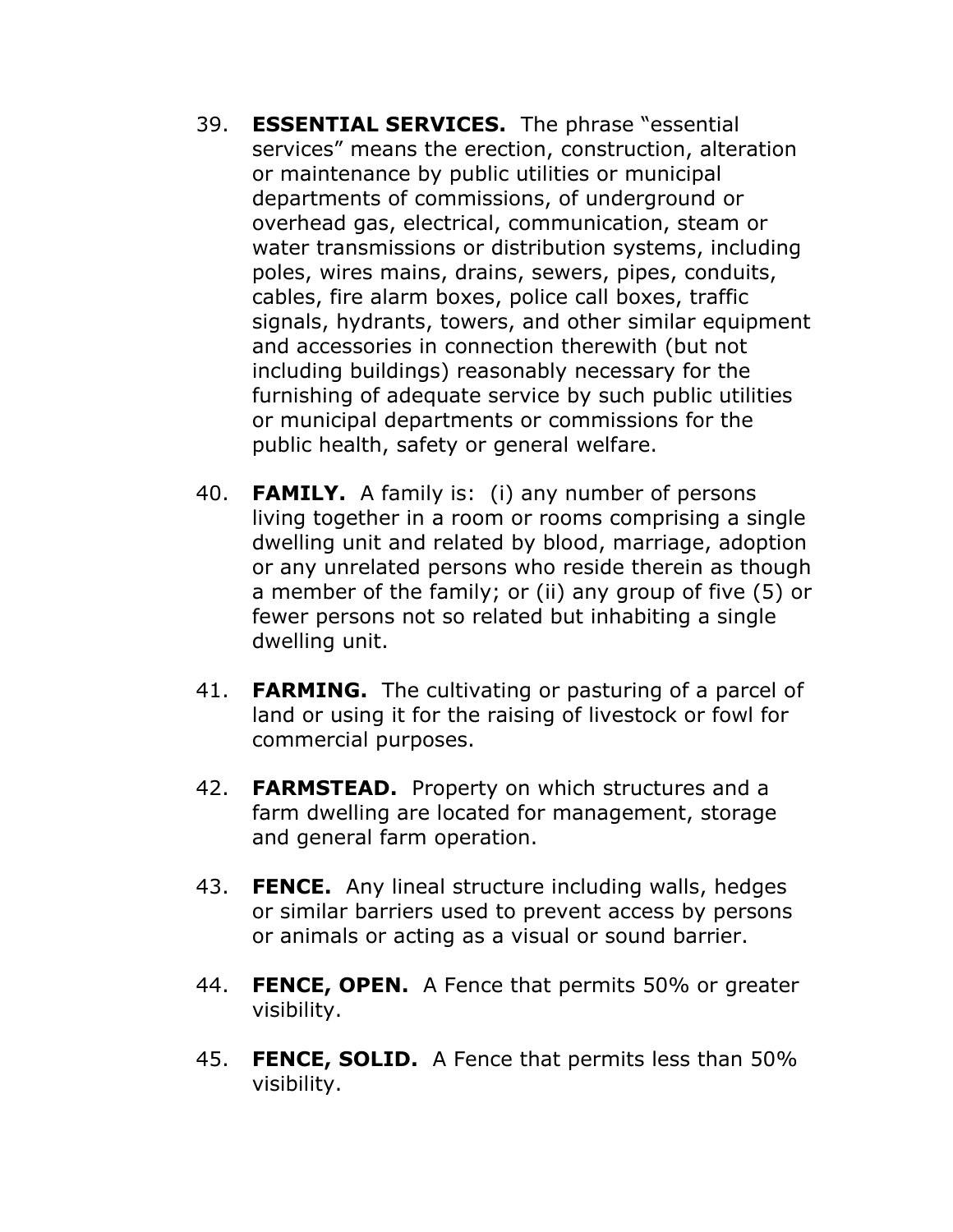- 46. **FLOOR AREA, GROUND.** The area within the exterior walls of the main building or structure as measured from the outside walls at the ground level, not including garages or unenclosed porches.
- 47. **FLOOR-AREA-RATIO.** A quotient which expresses the total gross floor area as a multiple of the total area of the lot. The quotient is determined by dividing the gross floor area of all buildings as measured from exterior walls on any lot by the area of the lot.
- 48. **FRONTAGE.** The width of a lot or building site measured on the line separating it from the Public Street or way. The front line of corner lots shall be considered the shortest street line.
- 49. **GARAGE, COMMERCIAL.** Any premises used for storing or caring for motor vehicles, or premises where any such motor vehicles are equipped for operation, are repaired or are kept for remuneration, for hire or for sale.
- 50. **GARAGE, PRIVATE.** An accessory building designed or used for the storage of motor vehicles, boats, trailers, and recreational equipment owned and used by the occupants of the building to which it is accessory.
- 51. **GASOLINE SERVICE STATION.** A building or structure designed or used for the retail sale or supply of fuels, lubricants and other operating commodities for motor vehicles, and including the customary space and facilities for the installation of such commodities on or in such vehicles, but not including special facilities for the painting, major repair or similar servicing thereof.
- 52. **GRADE.** The lowest point of elevation of the finished surface of the ground, paving or sidewalk within the area between the structure and a line five (5) feet from the structure.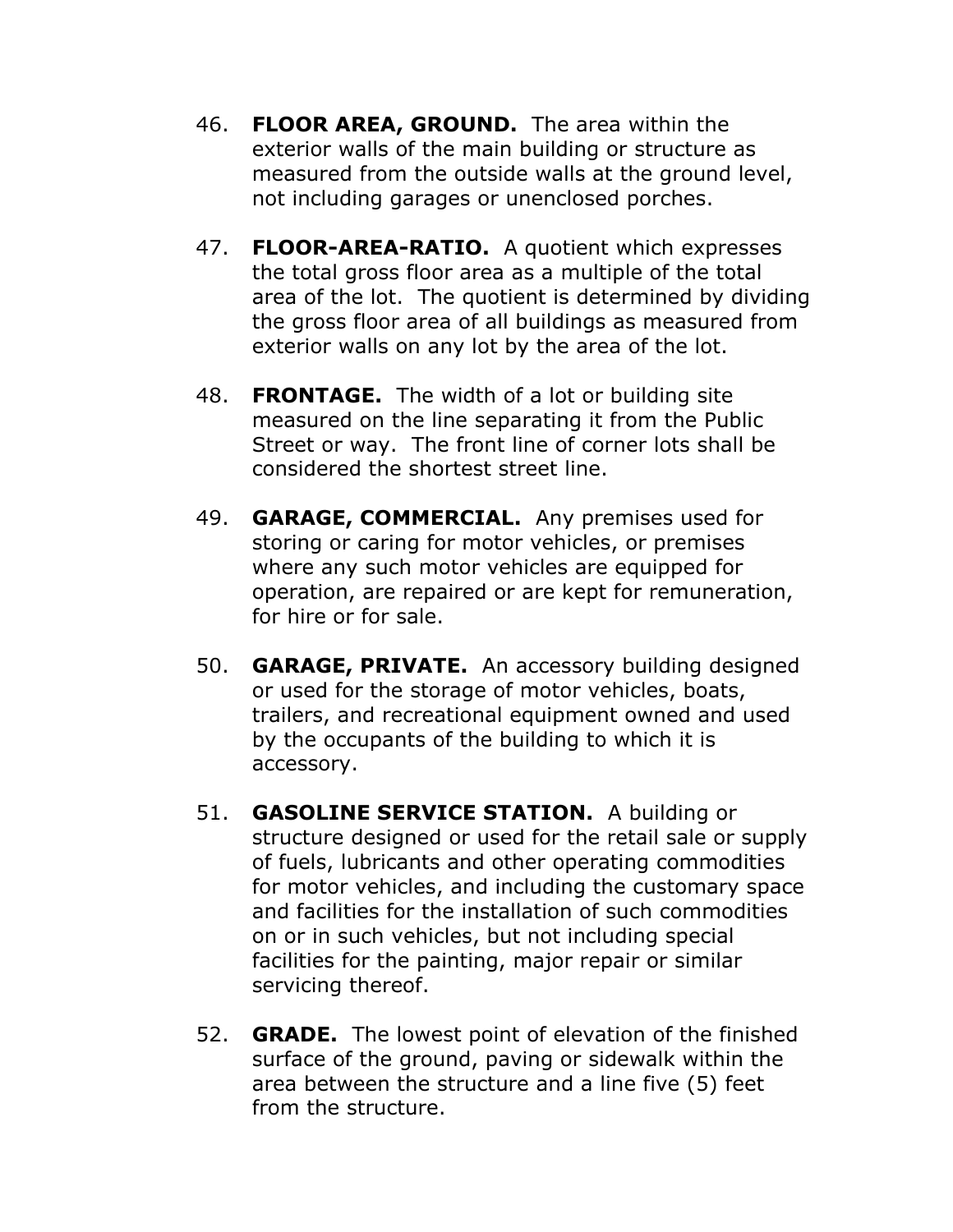- 53. **GREEN SPACE.** An area of natural growth such as grass, trees, or shrubs.
- 54. **HARDSHIP**. The property in question cannot be put to a reasonable use if used under conditions allowed by this Ordinance and the City's other official controls, the plight of the landowner is due to circumstances unique to the property not created by the landowner, and the variance, if granted, will not alter the essential character of the locality. Economic considerations alone will not constitute an undue hardship if reasonable use for the property exists under the terms of this Ordinance.
- 55. **HOME OCCUPATION.** Any gainful occupation engaged in by the occupants of a Dwelling at or from the Dwelling when carried on within the Dwelling Unit and meeting the following requirements:
	- A. No part of the occupation may be carried on in the garage or in an Accessory Building.
	- B. Only residents of the Dwelling may be employed on the premises.
	- C. The home occupation may not require internal or external alterations or involve construction features not customarily found in Dwellings.
	- D. The entrance to the space devoted to such occupation must be located within the Dwelling.
	- E. No exterior display or storage of equipment or materials used in the occupation.
	- F. No exterior signs, except as allowed in the sign regulations for the zoning district in which such home occupation is located.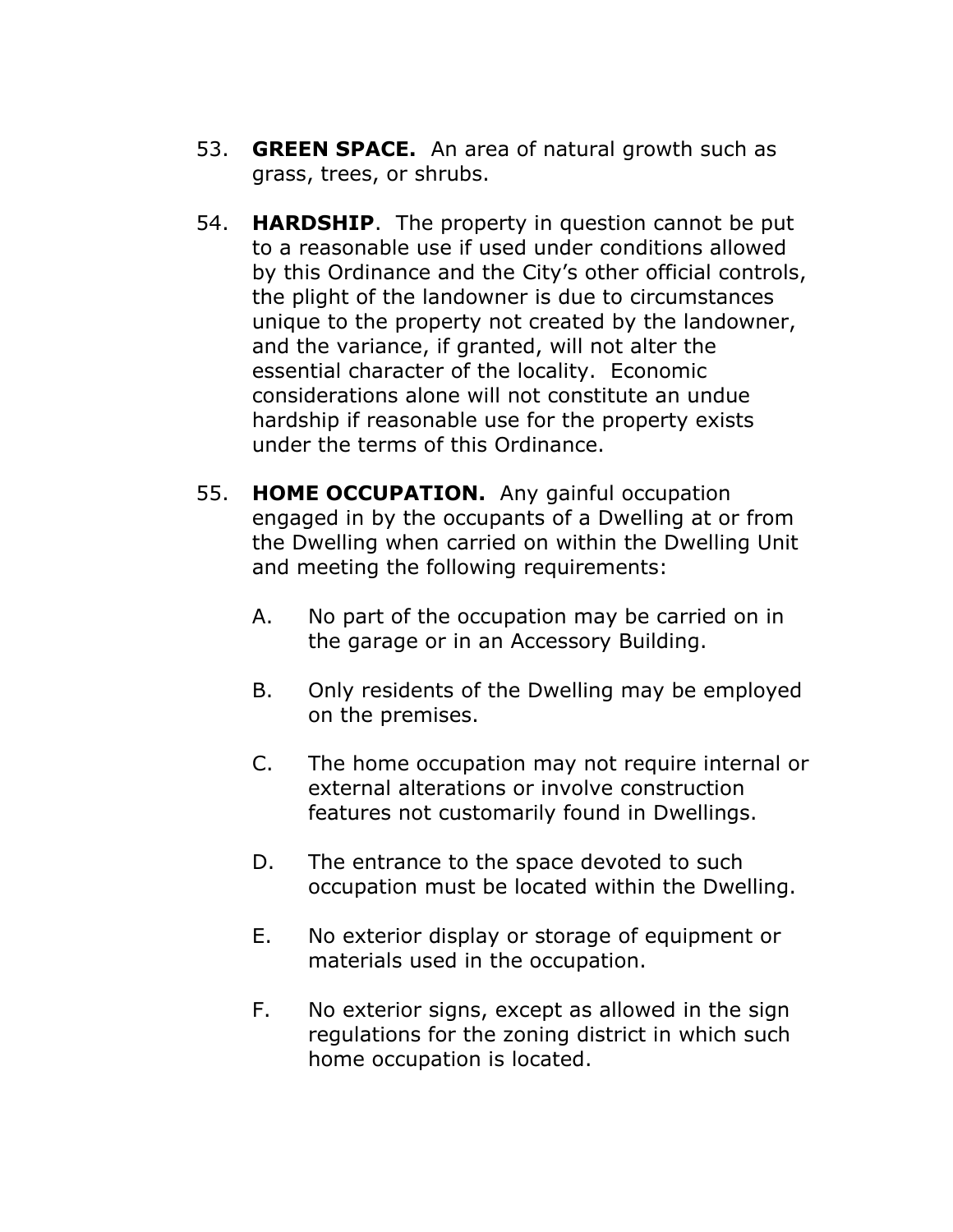- G. The use of the Dwelling Unit for the home occupation must be clearly incidental and subordinate to its residential use.
- H. Except for a day care, not more than 15% of the Dwelling Unit's habitable floor area shall be used in the conduct of the home occupation.
- I. No traffic may be generated by such home occupation in greater volume than would normally be expected in a residential neighborhood.
- J. Any need for parking generated by the conduct of the home occupation must be met off the street and not within the front yard.
- K. Permissible home occupations include, but are not limited to the following: art studio, dressmaking, special offices of a clergyman, lawyer, architect, engineer, accountant, or real estate agent or appraiser, when located in a Dwelling Unit occupied by the same, and teaching, miscellaneous services including sales, repairs, fix-it shops, etc., with musical, dancing, and other instruction limited to one (1) pupil at a time (except that day care and group homes shall be permitted to have such numbers as is permitted within the applicable zoning district).
- 56. **HOOP/TUBULAR BUILDING.** A structure composed of a rigid framework supporting a tensioned membrane, which provides the weather barrier.
- 57. **KENNEL**. An accessory structure or fenced area whose principal purpose is to house or confine two (2) or less pets.
- 58. **KENNEL, COMMERCIAL**. A structure, building or fenced area whose principal purpose is to house or confine three (3) or more pets.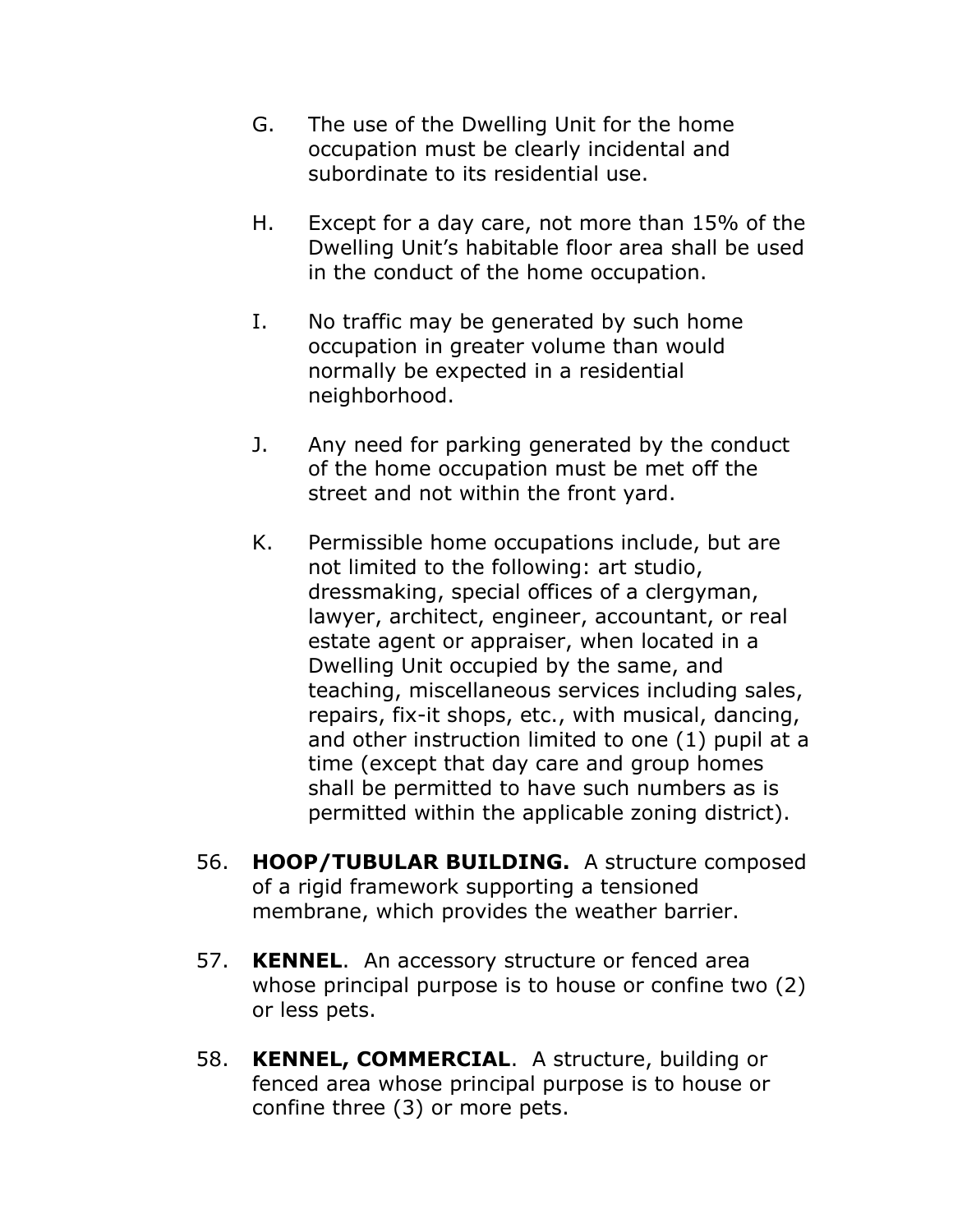- 59. **LAND USE PLAN.** A compilation of policy statements, goals, standards, and maps, and action programs for guiding the future development of private and public property. The term includes a plan designating types of uses for the entire municipality as well as a specialized plan showing specific areas or specific types of land uses, such as residential, commercial, industrial, public or semipublic uses or any combination of such uses. A land use plan may also include the proposed densities for development.
- 60. **LOT.** A lot is a piece or parcel of land occupied or to be occupied by a building, structure or use, or by other activity permitted thereon and including the open spaces required under this Ordinance, and having legal access to a public street.
- 61. **LOT AREA.** The area of a horizontal plane within the lot lines.
- 62. **LOT, CORNER.** A lot situated at the junction of two (2) or more intersecting streets, or a lot at the point of deflection in alignment of a single street, the interior angle of which is one hundred thirty-five (135) degrees or less.
- 63. **LOT, COVERAGE.** The part of percentage of the lot occupied by buildings or structures, including accessory buildings or structures.
- 64. **LOT DEPTH.** The shortest horizontal distance between the front lot line and the rear lot line measured at a right angle.
- 65. **LOT FRONTAGE.** The front of a lot shall be that boundary abutting a public right-of-way having the least width. If no public right of way exists, the boundary abutting a private right of way leading to a public right of way shall be used to determine lot frontage.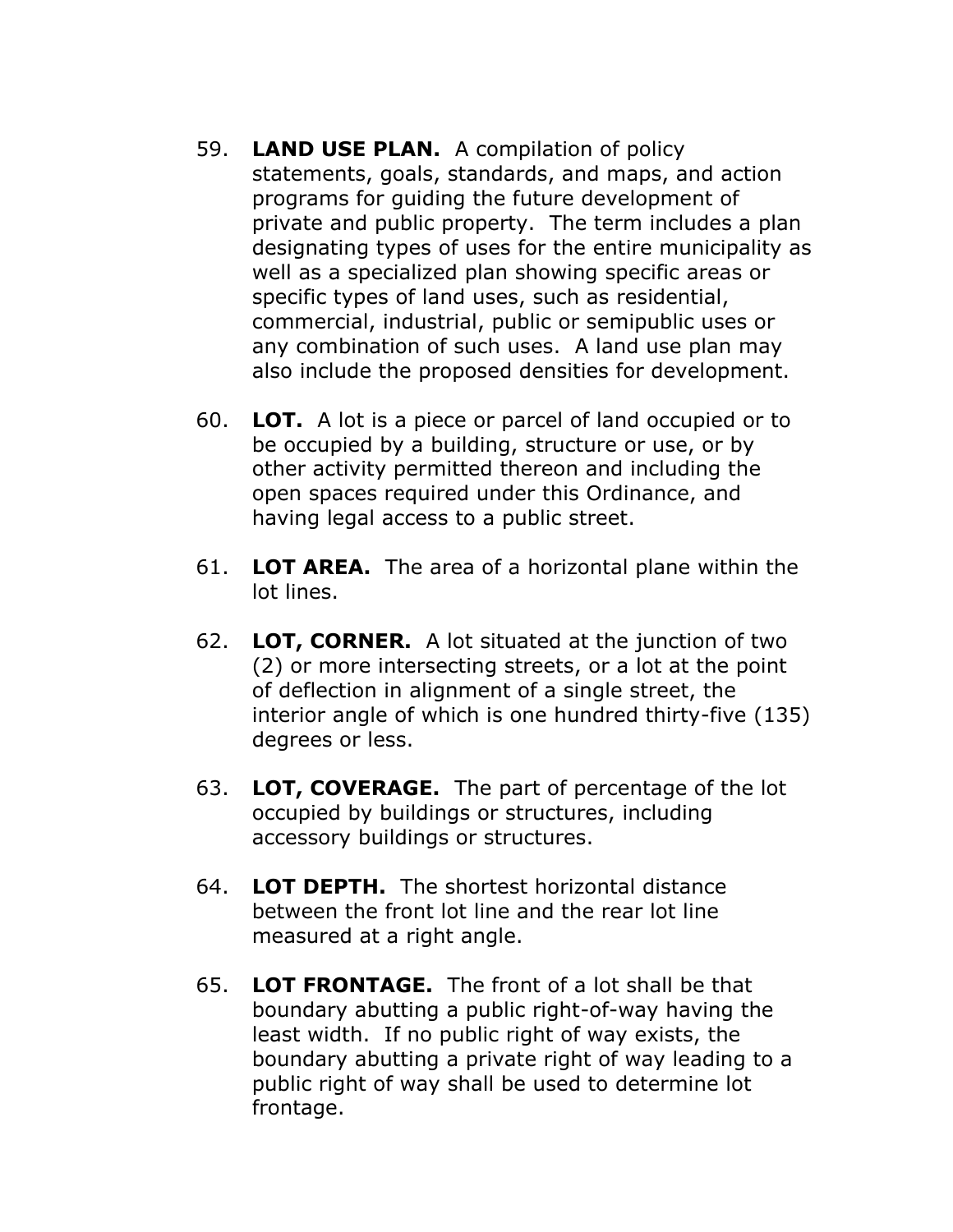- 66. **LOT LINE.** A property boundary line of any lot held in single or separate ownership, except that where any portion of the lot extends into the abutting street or alley, the lot line shall be deemed to be the edge of the street or alley right-of-way.
- 67. **LOT OF RECORD.** A lot which is part of a subdivision, the map of which has been recorded in the office of the Benton County Recorder or a lot described by metes and bounds, the deed to which has been recorded in the office of the Benton County Recorder prior to the effective date of this Ordinance and which was a legally buildable lot as of the date of this Ordinance.
- 68. **LOT WIDTH.** The shortest horizontal distance between the side lot lines measured at right angles to the lot depth.
- 69. **MANUFACTURED HOME.** A structure, transportable in one or more sections, which in the traveling mode, is eight (8) body feet or more in width, or forty (40) body feet or more in length, or, when erected on site, is three hundred twenty (320) or more square feet, and which is built on a permanent chassis and designed to be used as a Dwelling with or without a permanent foundation when connected to the required utilities, and includes the plumbing, heating, air conditioning, and electrical systems contained therein; except that the term includes any structure which meets all the requirements and with respect to which the manufacturer voluntarily files a certification required by the secretary of the United States Department of Housing and Urban Development or the head of any successor agency with responsibility for enforcement of federal laws relating to manufactured homes, and complies with the standards established under this Code and Minnesota Statutes Chapter 327, as amended. Manufactured homes are only allowed in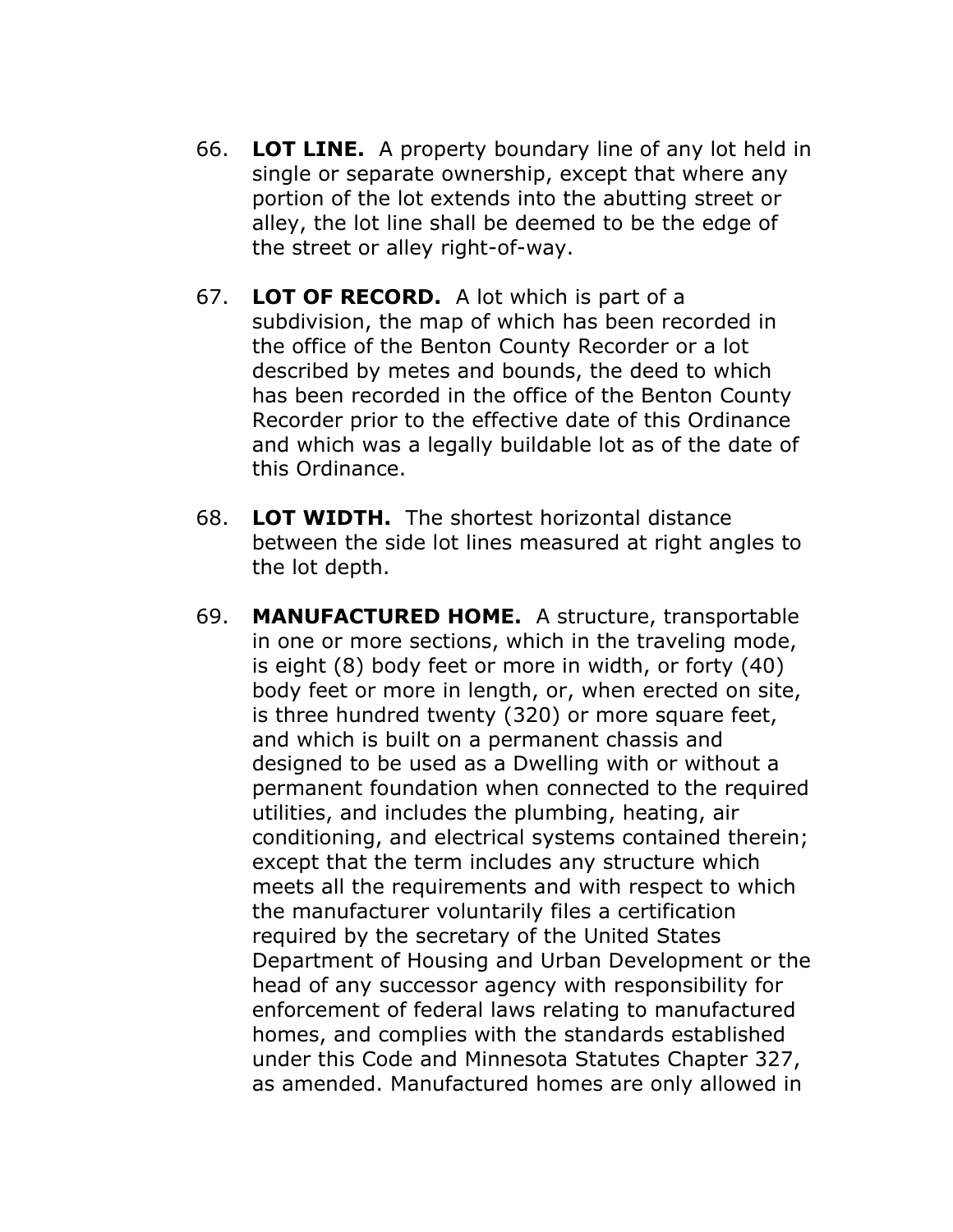designated manufactured home parks with a conditional use permit.

- 70. **MANUFACTURED HOME PARK.** Any site, lot, field or tract of land upon which two (2) or more occupied manufactured homes are located, either free of charge or for compensation, and includes any building, structure, tent, vehicle or enclosure used or intended for use as part of the equipment of the manufactured home park. A manufactured home park must be licensed as a conditional use.
- 71. **MENU BOARD:** A sign erected as part of a drive-thru facility and used to display and order products and services available in and associated with the drivethru business. Menu boards are to be placed in a manner and with a font size to only be viewed from a drive-thru lane. A maximum size of 32 square feet applies to all menu boards.
- 72. **MODULAR HOME.** A non-mobile housing unit that is basically fabricated at a central factory and transported to a building site where final installations are made, permanently affixing the module to the site, and bears a seal from the State of Minnesota stating that the unit is approved by the State Building Inspector certifying that the unit is a manufactured building and complies with the State Building Code. A modular home shall be congruous to a single-family dwelling.
- 73. **MOTEL/HOTEL.** A motel or hotel is a business comprising a series of attached, semi-detached or detached rental units with or without eating facilities for the overnight accommodation of transient guests and travelers.
- 74. **MPCA.** Means the Minnesota Pollution Control Agency.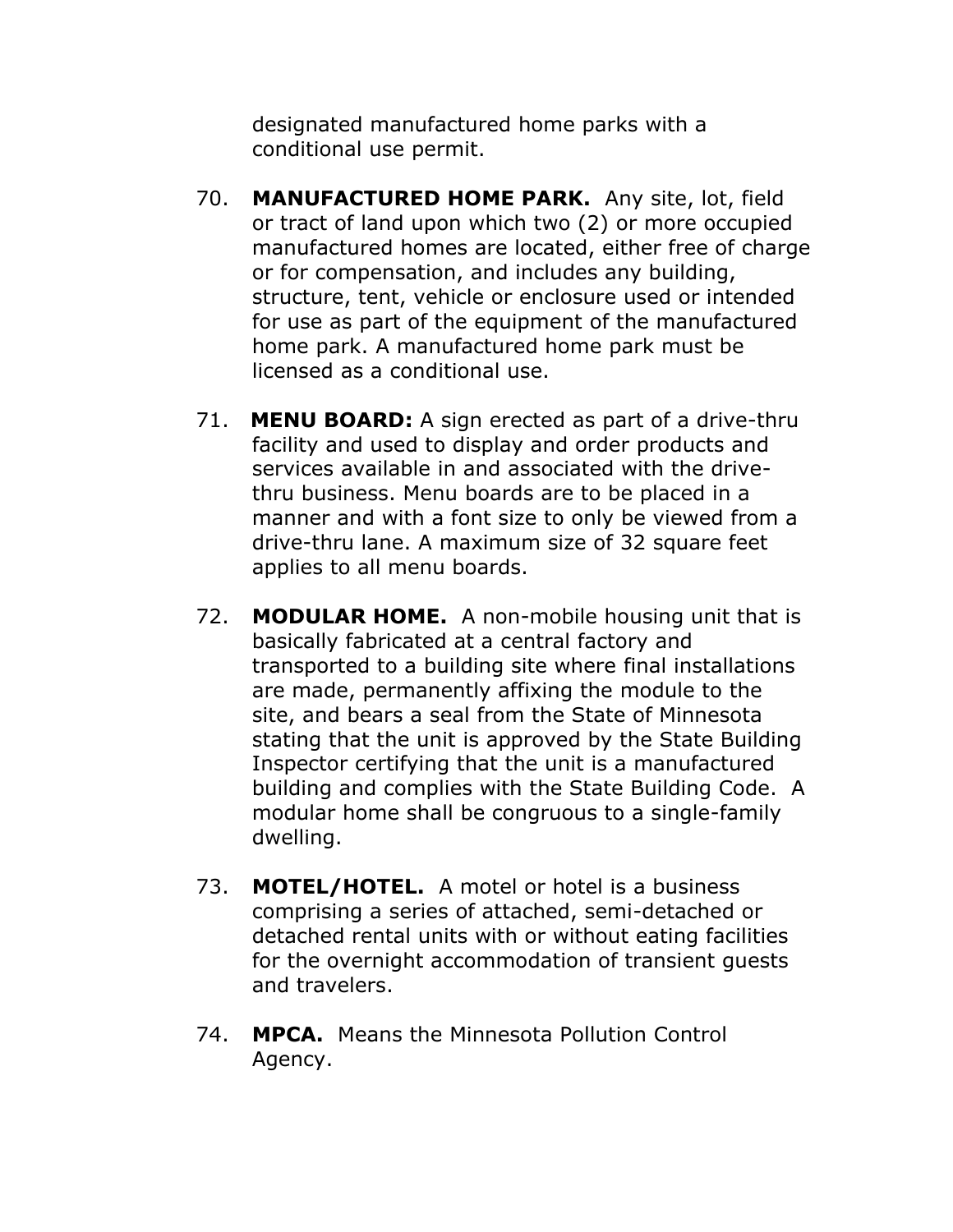- 75. **NONCONFORMING USE.** Any use of land or a structure established before the effective date of this Ordinance, which use is no longer permitted within that particular zoning district.
- 76. **NONCONFORMING STRUCTURE.** A structure which, although it conformed to the legal requirements at the time of its construction, no longer conforms to the requirements of this Ordinance (including but not limited to characteristics such as setbacks, building height, or lot coverage).
- 77. **OFFICIAL MAP.** A map adopted in accordance with Minnesota Statues Section 462.359 which may show existing and proposed future streets, roads, and highways of the municipality and county, the area needed for widening of existing streets, roads, and highways of the municipality and county, existing and proposed air space and subsurface areas necessary for mined underground space development pursuant to Minnesota Statutes Sections 469.135 to 469.141, and existing and future county state aid highways and state trunk highway rights-of-way. An official map may also show the location of existing and future public land and facilities within the municipality. In counties in the metropolitan area as defined in Minnesota Statutes Section 473.121, official maps may for a period of up to five (5) years designate the boundaries of areas reserved for purposes of soil conservation, water supply conservation, flood control and surface water drainage and removal including appropriate regulations protecting such areas against encroachment by buildings, other physical structures or facilities.
- 78. **PARKING SPACE.** An enclosed or unenclosed area of not less than two hundred (200) square feet, plus adequate access drives to streets, but exclusive of access or maneuvering area to be used exclusively as a temporary storage space for one (1) motor vehicle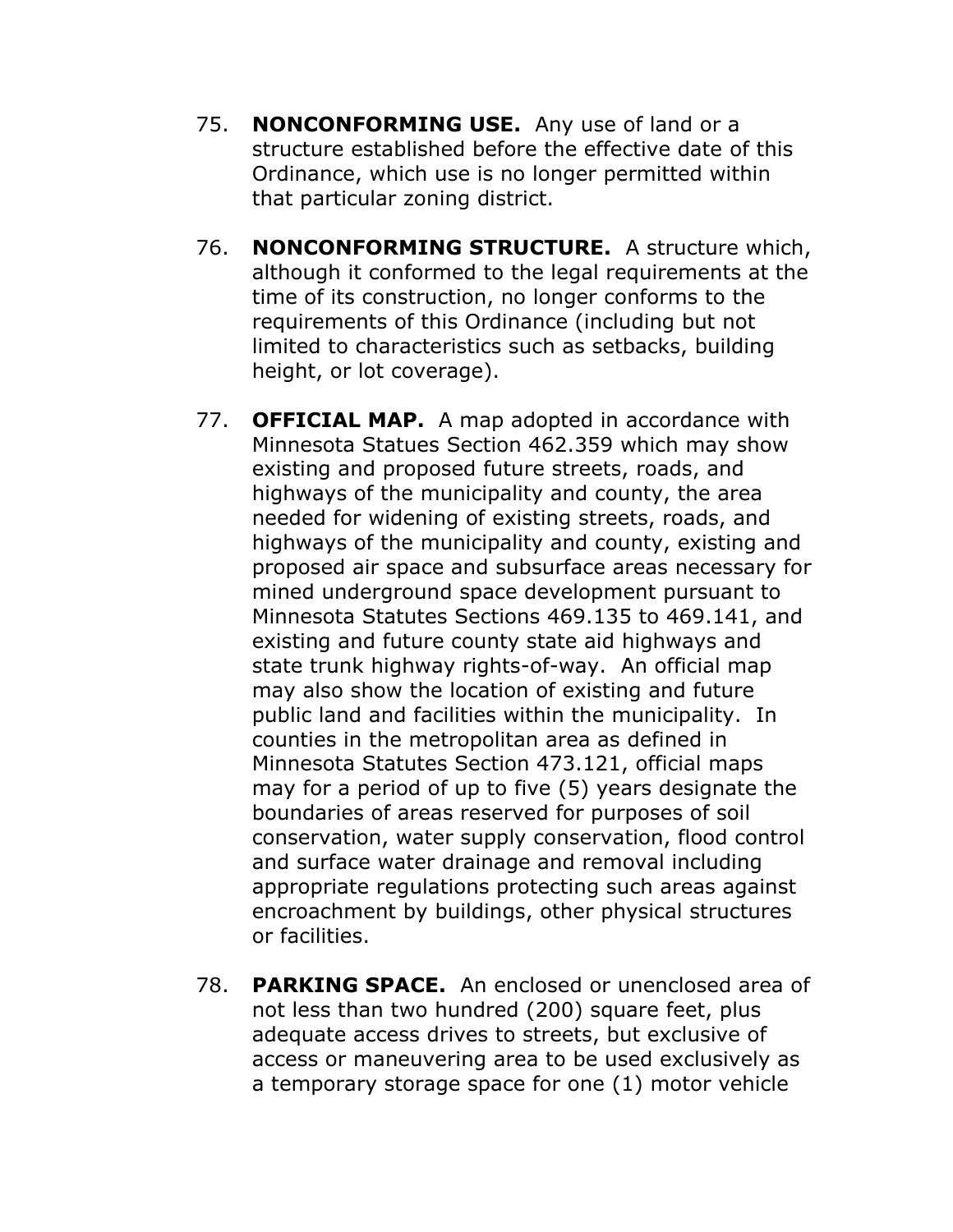and which has a surface constructed of asphalt, concrete or a similar permanent hard surface.

- 79. **PERMITTED USE.** A use which may be lawfully established in a particular district or districts, provided it conforms to all requirements and performance standards (if any) of such district.
- 80. **PERSON.** Any individual, corporation, firm, partnership, association, organization or other group acting as a unit. It also includes any executor, administrator, trustee, receiver or other representative appointed by law. Whenever the word "person" is used in any section prescribing a penalty or fine, it shall include the partners or members of any corporation, who are responsible for the violation.
- 81. **PLAT.** The drawing or map of a subdivision prepared for filing of record pursuant to Minnesota Statutes Chapter 505 and containing all elements and requirements set forth in applicable local regulations adopted pursuant to Minn. Statutes §462.358 and Minnesota Statutes Chapter 505.
- 82. **PRIVATE SOLAR GARDEN.** A solar energy system greater than 5 acres which is directly connected to or designed to serve the energy needs of the primary use. Private solar gardens are a prohibited use in all zoning districts.
- 83. **PUBLIC UTILITY.** Persons, business entities or governments supplying gas, electric, transportation, sewer, water or land line telephone service to the general public, not including commercial wireless telecommunication service facilities.
- 84. **RAIN GARDEN.** A landscaping feature that is planted with native perennial plats and is used to manage stormwater runoff from impervious surfaces such as roofs, sidewalks, and parking lots.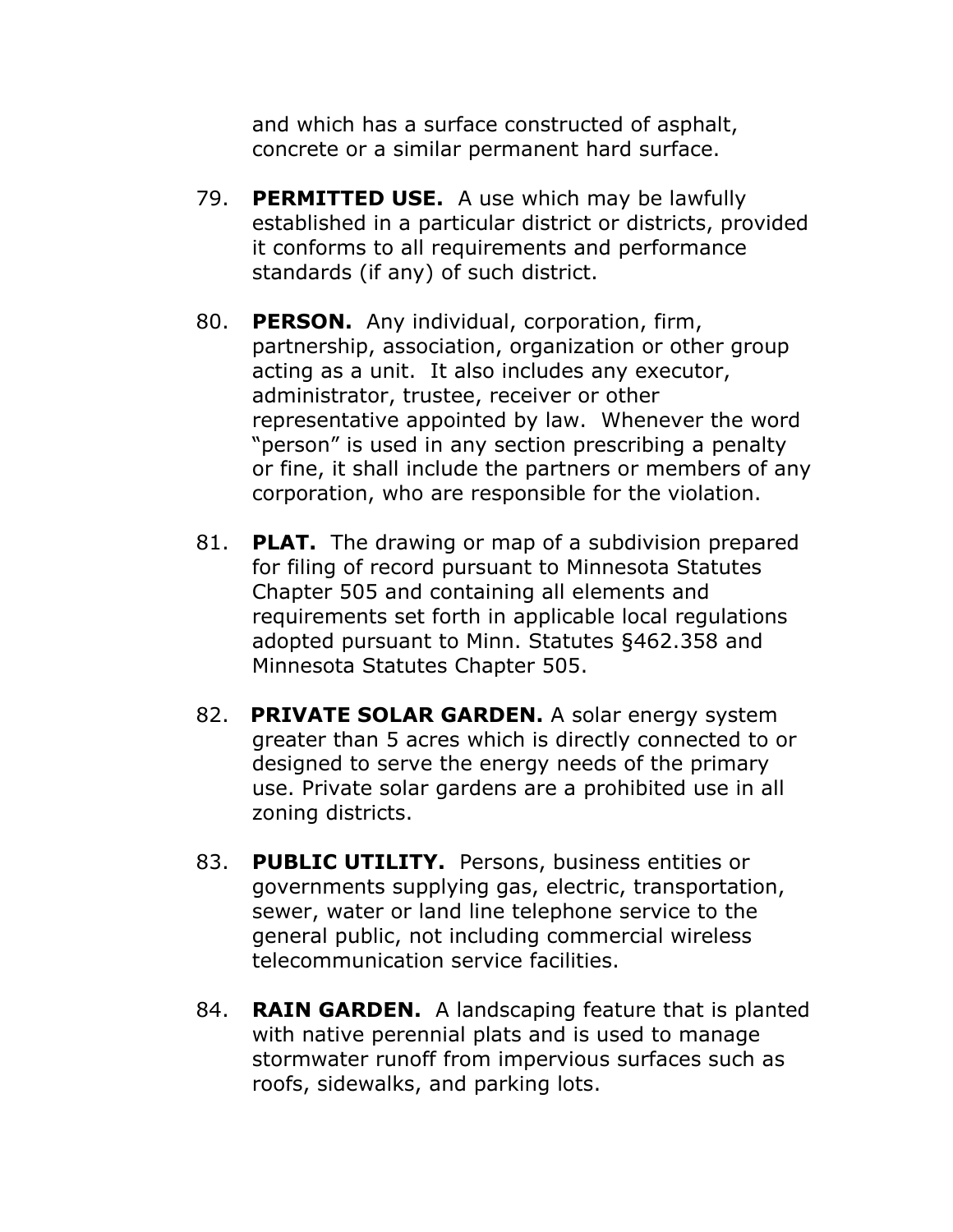- 85. **RECREATIONAL EQUIPMENT.** Equipment including but not limited to boats, canoes, snowmobiles, allterrain vehicles, campers and the like.
- 86. **REZONING.** Changing any parcel or parcels from one zoning district to another through procedures established by this Ordinance.
- 87. **RIGHT-OF-WAY.** Land dedicated and publicly owned, in fee or by easement, for use as a street, alley, trail, or walkway.
- 88. **SETBACK.** The minimum horizontal distance between a building and the lot line.
- 89. **SCHOOL.** An accredited learning institution, providing primary or secondary instructions.
- 90. **SEXUAL ENCOUNTER ESTABLISHMENT.** An establishment other than a hotel, motel, or similar establishment offering public accommodations, which, for any form of consideration, provides a place where two or more persons may congregate, associate, or consort in connection with specified sexual activities or the exposure of specified anatomical areas. This definition does not include an establishment where a medical practitioner, psychologist, psychiatrist, or similar professional person licensed by the state engages in sexual therapy.
- 91. **SIDEWALL.** A wall forming the side of a structure or room as measured from the floor to the ceiling or roof line.
- 92. **SIGN.** A name, identification, description, display, illustration or device which is affixed to, painted, or represented directly or indirectly upon a building, structure, land, rock, pole, fence or tree and which directs activity, or which is displayed for informational purposes about a person, institution, organization or business and is visible to the general public.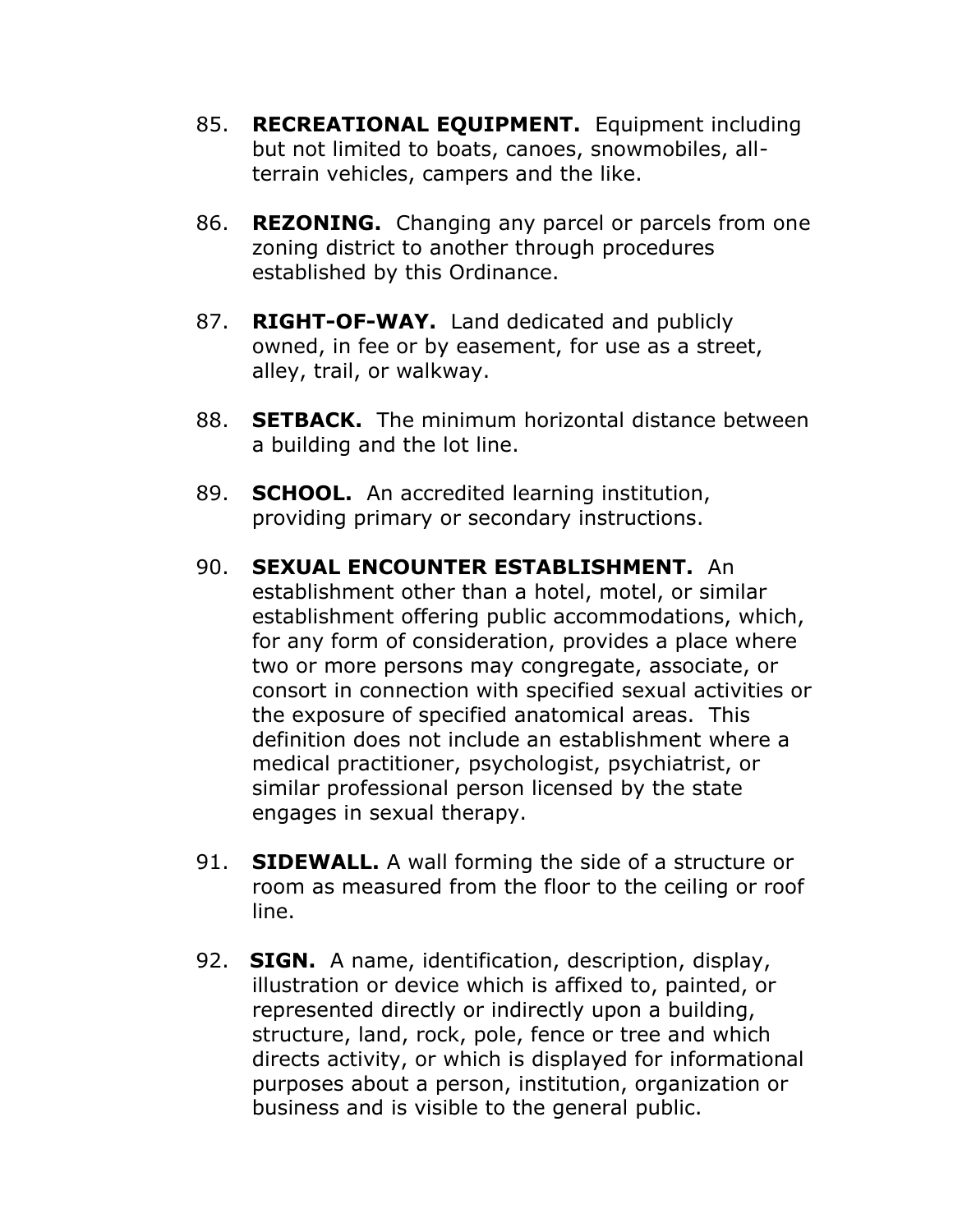- 93. **SOLAR COLLECTOR.** A device or combination of devices, structure, or part of a device or structure that transforms direct solar energy into thermal, chemical or electrical energy and that contributes significantly to a structure's energy supply.
- 94. **SOLAR ENERGY.** Radiant energy (direct, diffuse, and reflected) received from the sun.
- 95. **SOLAR ENERGY SYSTEM.** A solar collector mounted on a building, pole or rack whose primary purpose is to harvest energy by transforming solar energy into another form of energy or transferring heat from a collector to another medium using mechanical, electrical or chemical means.
- 96. **SPECIFIED ANATOMICAL AREAS.** As used herein, specified anatomical areas means and includes any of the following: 1) less than completely and opaquely covered human genitals, pubic region, buttocks, anus or female breasts below a point immediately above the top of the areolae; or 2) human male genitals in a discernibly turgid state, even if completely and opaquely covered.
- 97. **SPECIFIED SEXUAL ACTIVITIES.** As herein, specified sexual activities means and includes any of the following: 1) the fondling or other erotic touching of human genitals, pubic region, buttocks, anus or female breasts; 2) sex acts, actual or simulated, including intercourse, oral copulation, or sodomy; 3) masturbation, actual or simulated; or 4) excretory functions as part of or in conjunction with any of the activities set forth in subdivisions 1 through 3 of this subsection.
- 98. **STEEL ROOF.** Currently allowed by building code. Corrugated sheet metal is not allowed per Zoning Ordinance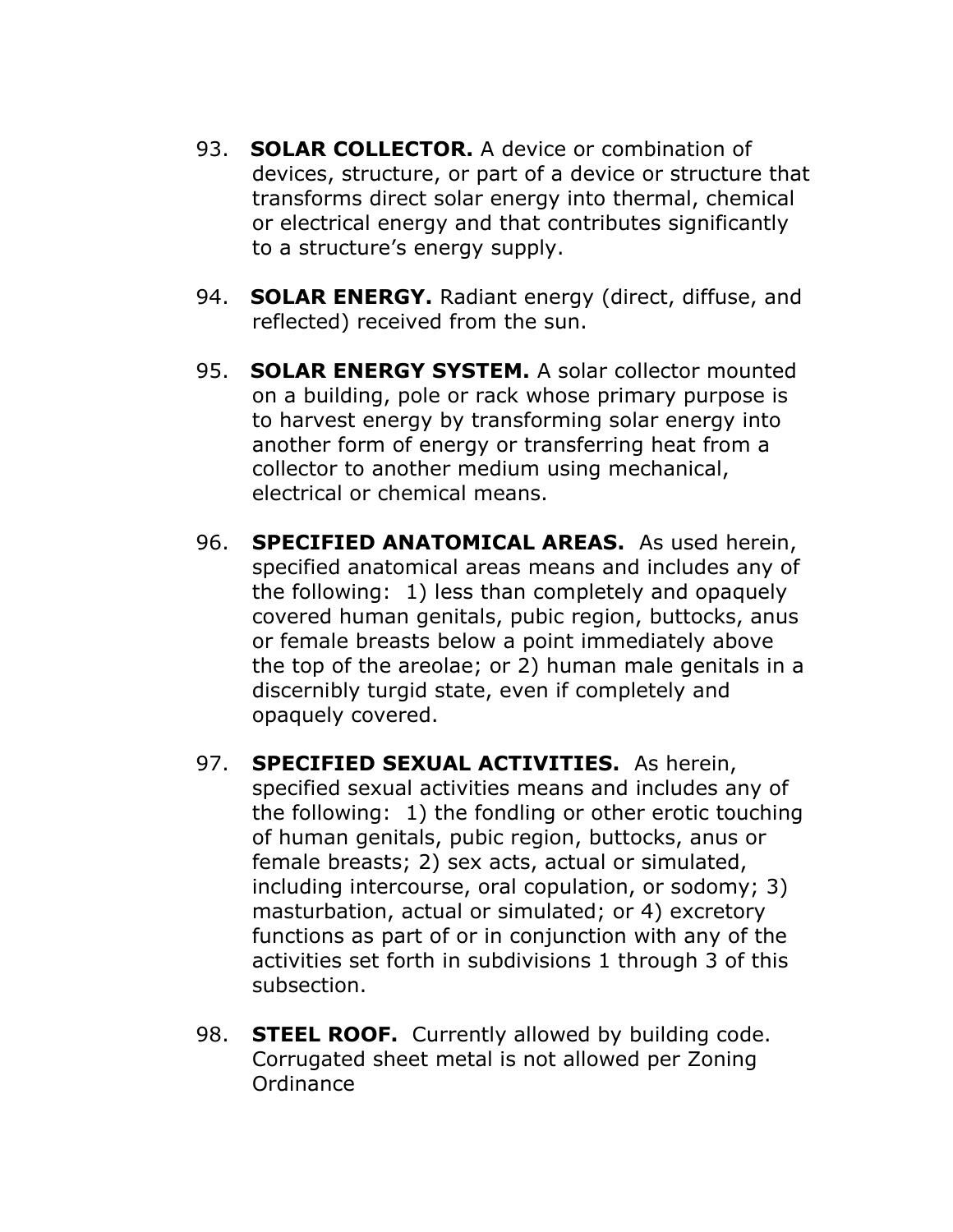- 99. **STORY.** That portion of a building included between the surface of any floor and the surface of the floor next above it, or the space between such floor and the ceiling next above it.
- 100. **STREET FRONTAGE.** The length of the side of a City lot fronting on the street, or, in the case of a corner lot, the shortest side of the lot.
- 101. **STRUCTURE.** Anything which is built, constructed or erected; an edifice or building of any kind; or any piece of work artificially built up and/or composed of parts joined together in some definite manner.
- 102. **STRUCTURE, PRINCIPAL.** A Principal Structure shall mean a non-accessory building that complies with the principal use of the lot on which it is located. Principal Structure does not include accessary or storage building, improved driveway, sidewalks or slabs.
- 103. **STRUCTURAL ALTERATION.** Any change in a building or structure affecting its supporting members, including but not limited to bearing walls or partitions, beams, girders, roof, and all exterior walls. Incidental repairs, such as reroofing or residing, are not considered structural alterations.
- 104. **SUBDIVISION.** The separation of an area, parcel, or tract of land under single ownership into two (2) or more parcels, tracts, lots, or long-term leasehold interests where the creation of the leasehold interest necessitates the creation of streets, roads, or alleys, for residential, commercial, industrial, or other use or any combination thereof, except those separations:
	- A. Where all the resulting parcels, tracts, lots, or interests will be twenty (20) acres or larger in size and five hundred (500) feet in width for residential uses and five (5) acres or larger in size for commercial and industrial uses;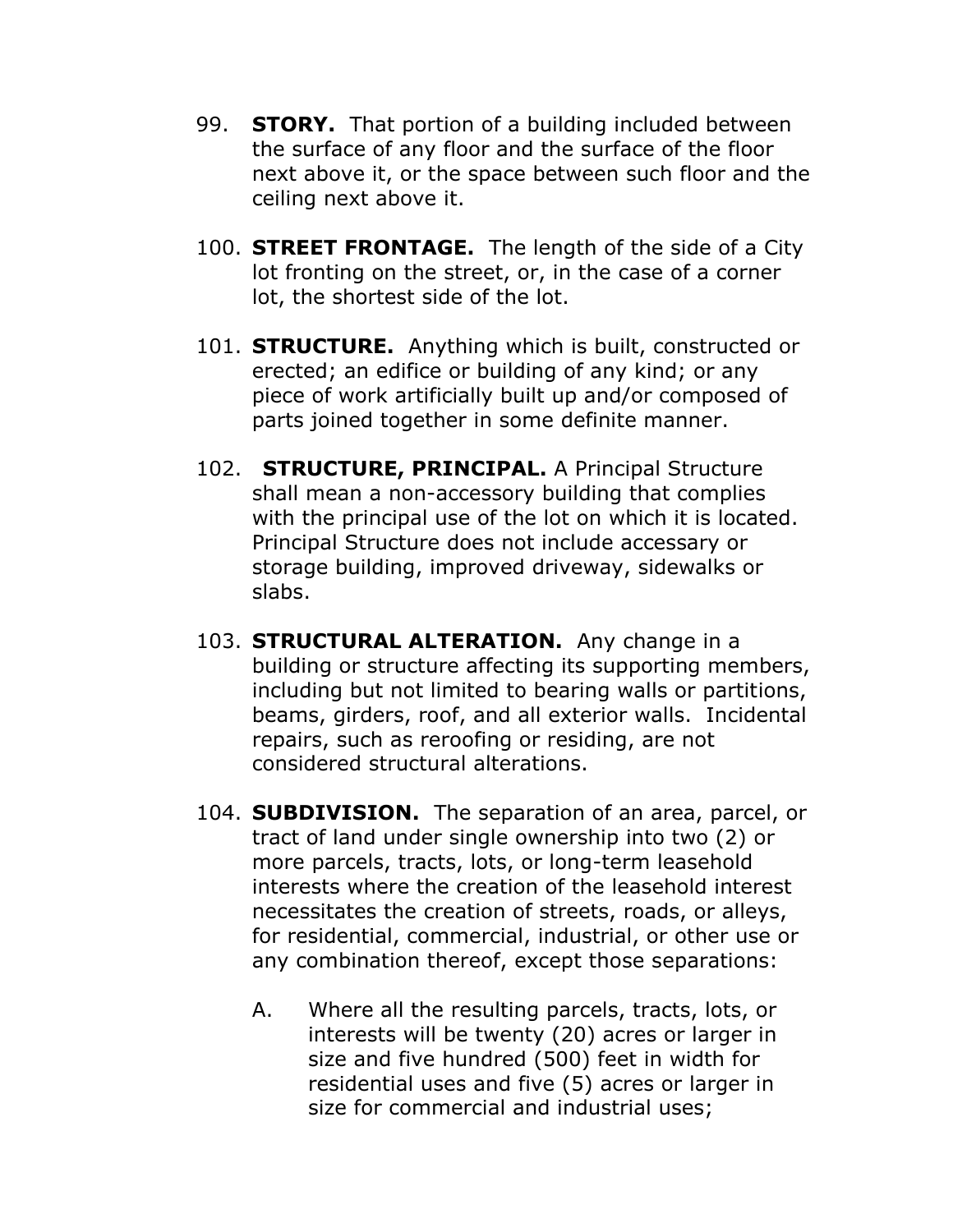- B. Creating cemetery lots;
- C. Resulting from court orders; or
- D. The adjustment of a lot line by the relocation of a common boundary determined by the Zoning Administrator to be of inconsequential effect on either property involved.
- 105. **TEMPORARY SIGN.** Any sign, including without limitation, banners, pennants and private flags, that is intended to be transportable or moveable, whether fixed or not to the ground or a structure.
- 106. **TOWER.** Any free-standing ground or roof-mounted pole, spire, structure or combination of them taller than fifteen (15) feet, including supporting lines, cables, wires, braces and masks, not wholly contained within a building or other structure and intended primarily for the mounting of an antenna, meteorological device or similar apparatus above grade.
- 107. **TOWER, COMMERCIAL.** A Tower designed or used for Commercial Wireless Telecommunications Services, public radio transmission or commercial television transmission.
- 108. **TOWER, MULTI-USER.** A Tower with antennas of more than one Commercial Wireless Telecommunications Service provider or governmental entity attached.
- 109. **TOWER, SINGLE-USER.** A Tower with only the antennas of a single user attached, although the Tower may be designed to accommodate antennas of multiple users as required by this Ordinance.
- 110. **TOWNHOUSE.** A single family dwelling utilizing a cluster or row arrangement where each dwelling unit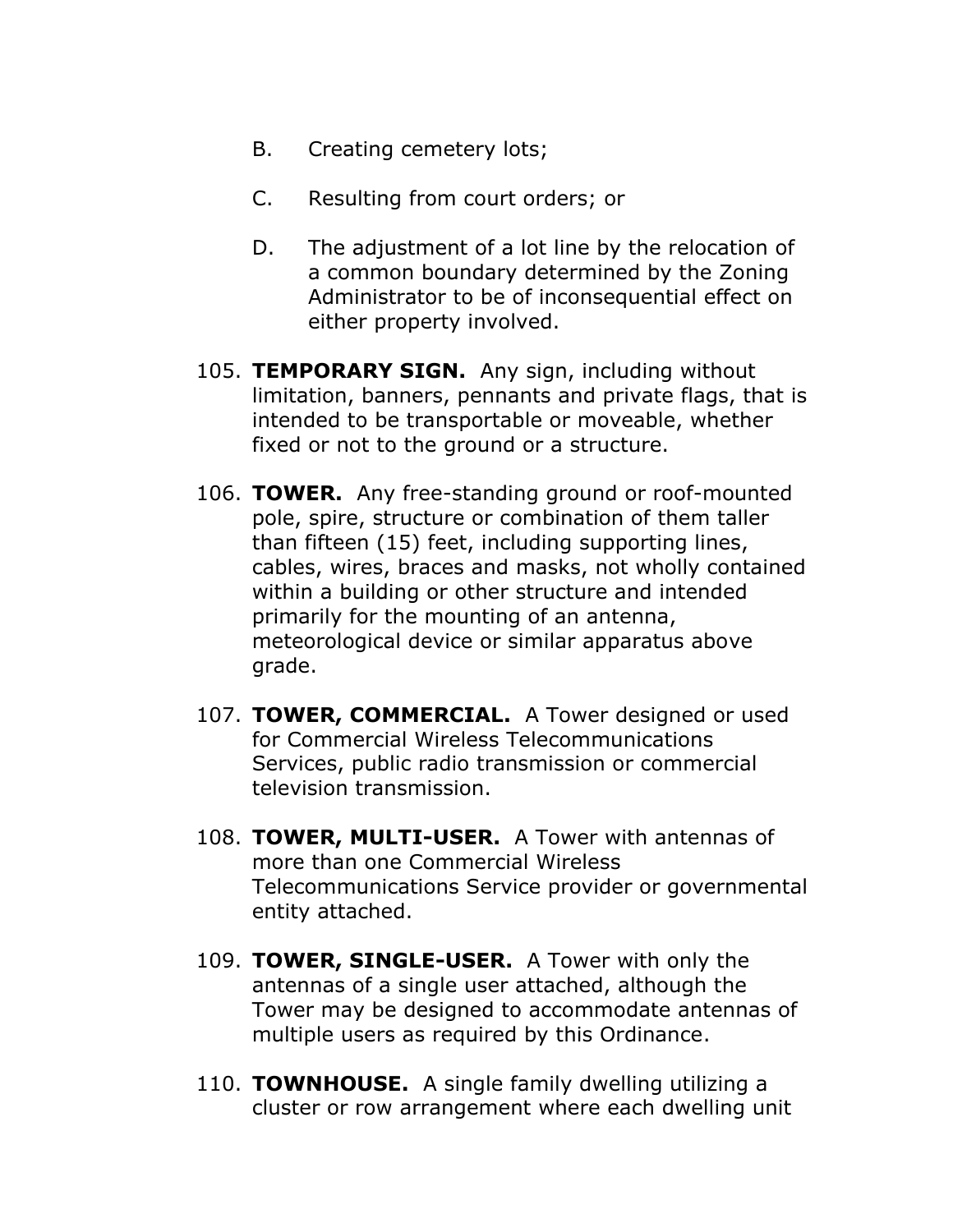has its own private entrance, and one or more common walls. Townhouse may be located so that all dwelling units are on the same lot or so that each dwelling unit has its own lot.

- 111. **USE.** The purpose for which land or buildings thereon are designed, arranged, or intended to be occupied or used, or for which they are occupied or maintained.
- 112. **UTILITY EASEMENT.** A grant by a property owner for the use of a strip of land for the purpose of constructing and maintaining utilities, including but not limited to sanitary sewers, water mains, electric lines, telephone lines, storm sewer or storm drainage ways and gas lines.
- 113. **VARIANCE.** The waiving of a specific provision of the Zoning Ordinance in instances where the strict enforcement of that provision would cause undue hardship because of circumstances unique to the individual property under consideration. See Section 24 for details on the procedure and requirements for granting a variance.
- 114. **WALL SIGN.** A Sign painted on or placed against or attached to the exterior wall surface of a building or structure.
- 115. **YARD.** An open space on the lot which is unoccupied and unobstructed from its lowest level to the sky.
- 116. **YARD, FRONT.** That portion of the yard located between the front lot line, the side lot lines, and the front building line.
- 117. **YARD, REAR.** That portion of the yard located between the rear building line, the side lot lines, and the rear lot line.